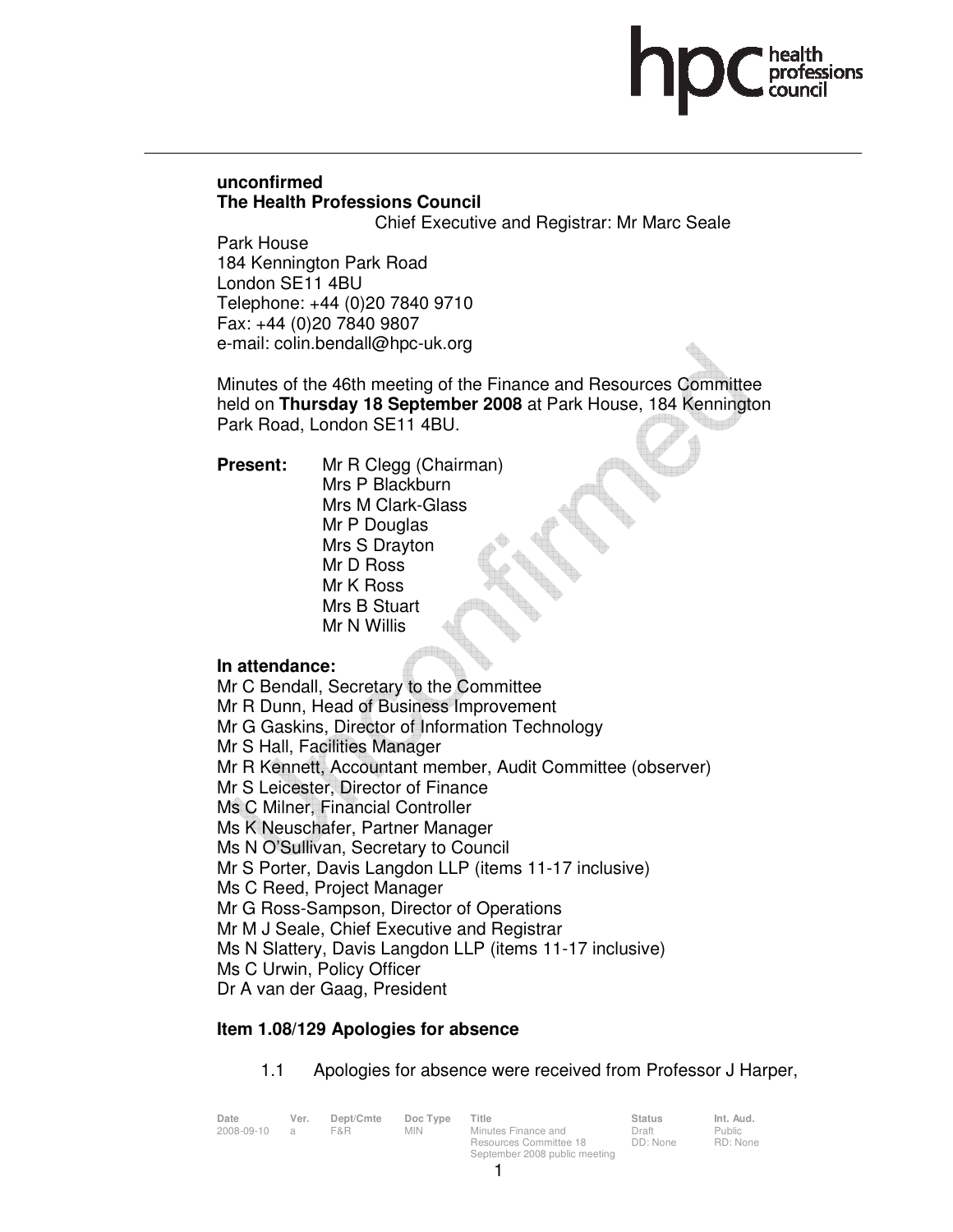Mr W Munro and Mrs J Sheridon.

# **Item 2.08/130 Approval of agenda**

2.1 The Committee approved the agenda.

# **Item 3.08/131 Minutes of the Finance and Resources Committee meeting held on 31 July 2008**

3.1 It was agreed that the minutes of the 45th meeting of the Finance and Resources Committee should be confirmed as a true record and signed by the Chairman.

# **Item 4.08/132 Matters arising**

- 4.1 The Committee received a paper to note from the Executive.
- 4.2 The Committee noted the actions list as agreed at the last meeting.

# **Item 5.08/133 Finance and Facilities Management report**

- 5.1 The Committee received a report on the work of the Finance and Facilities Management Department.
- 5.2 The Committee noted that the Chief Executive had received a letter from the Privy Council Office dated 6 August 2008. The letter had confirmed that the Privy Council would take responsibility for negotiating with HM Treasury over approval of any novel or contentious matters arising from the HPC accounts in future.
- 5.3 The Committee noted that the Department was involved in the following projects:
	- updating the Five Year Plan, including its assumptions;
	- planning the budget for 2009-10, including projects;
	- the Finance System Upgrade (further discussion took place at item 12 below); and
	- working with Davis Langdon LLP to negotiate the final account for work to 22-26 Stannary Street (further discussion took place in the private part of the meeting).
- 5.4 The Committee noted that the Executive was working with Sacker and Co (pension solicitors) to wind up the Council for Professions Supplementary to Medicine (CPSM)

| Date<br>2008-09-10 | Ver.<br>$\mathcal{A}$ | Dept/Cmte<br>F&R. | Doc Type<br>MIN. | Title<br>Minutes Finance and<br>Resources Committee 18 | <b>Status</b><br>Draft<br>DD: None | Int. Aud.<br>Public<br>RD: None |
|--------------------|-----------------------|-------------------|------------------|--------------------------------------------------------|------------------------------------|---------------------------------|
|                    |                       |                   |                  |                                                        |                                    |                                 |
|                    |                       |                   |                  | September 2008 public meeting                          |                                    |                                 |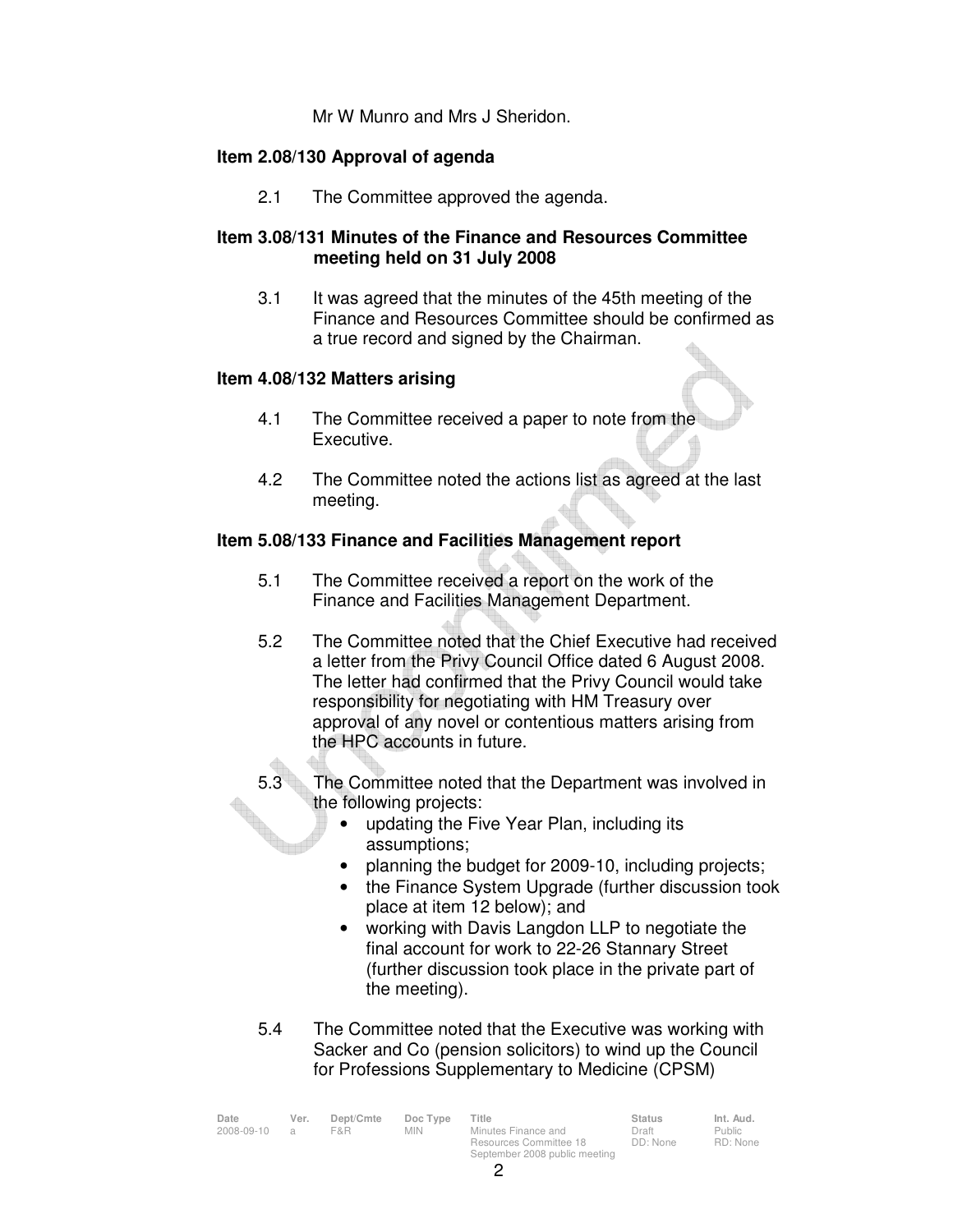pension scheme. It was expected that a more detailed paper would be presented to the next meeting.

 5.5 The Committee noted that there were 60 active members of the employee pension scheme provided by Friends Provident. The Committee noted that there were no active members in the previous employee scheme which had been provided by Capita (excluding notional members and former employees of CPSM and HPC).

# **Item 6.08/134 Human Resources report**

- 6.1 The Committee received a report on the work of the Human Resources Department.
- 6.2 The Committee noted details of posts which had recently been advertised and filled.
- 6.3 The Committee noted that the Director of Human Resources and the Secretary to Council had given notice and were due to leave in November 2008. The Chairman would be a member of the interview panel for the new Director of Human Resources.

# **Item 7.08/135 Partner Manager report**

- 7.1 The Committee received a report on the work of the Partner Manager.
- 7.2 The Committee noted that the first round of recruitment for practitioner psychologist Partners had been completed. A second round of recruitment was anticipated once modalities had been finalised and departments had confirmed their requirements for any additional Partners.
- 7.3 The Committee noted that training for new Panel members and new Visitors had taken place during July and August 2008. Refresher training for Visitors would take place during September and October and training for Legal Assessors had taken place on 5 September 2008.
	- 7.4 The Committee noted that some Panel members were infrequently used in fitness to practise cases and that this was because of a low number of allegations in some professions. The Committee noted that more than 100 Panel members were due to receive training between October and December 2008.

| Date       | Ver. | Dept/Cmte | Doc Type   | Title                                         | <b>Status</b>     | Int. Aud.         |
|------------|------|-----------|------------|-----------------------------------------------|-------------------|-------------------|
| 2008-09-10 | - 21 | F&R       | <b>MIN</b> | Minutes Finance and<br>Resources Committee 18 | Draft<br>DD: None | Public<br>RD: Non |
|            |      |           |            | September 2008 public meeting                 |                   |                   |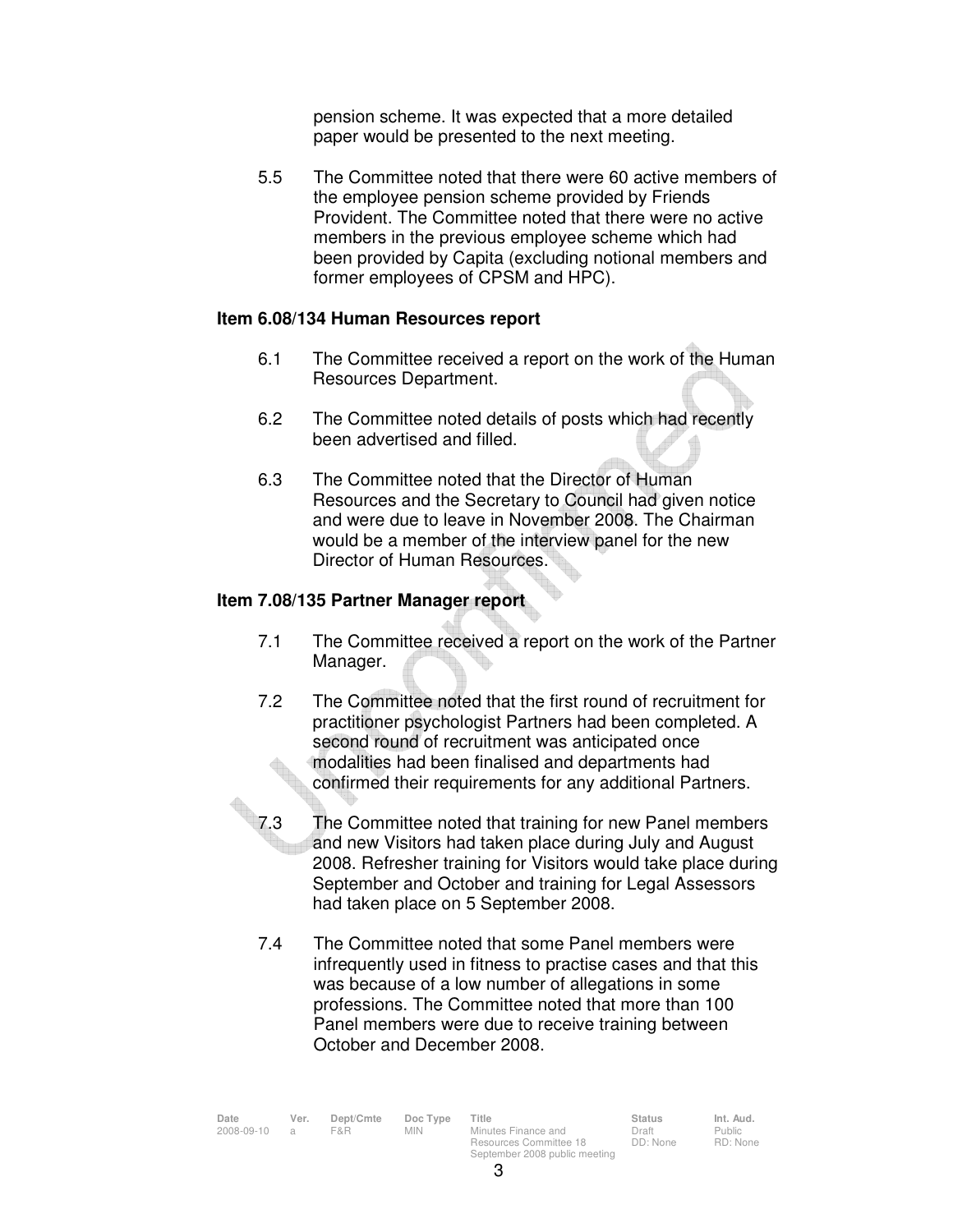# **Item 8.08/136 Information Technology report**

- 8.1 The Committee received a report on the work of the Information Technology (IT) Department.
- 8.2 The Committee noted that the Department had arranged penetration testing of the IT systems and would address any issues which were identified.
- 8.3 The Committee noted that the Department was planning further redevelopment of the IT network, which would be a significant exercise.
- 8.4 The Committee noted that the Department had been involved in a number of projects, including design work for the proposed online renewals system.
- 8.5 The Committee noted that a new policy for home working was being developed in conjunction with the Human Resources Department.

# **Item 9.08/137 Operations report**

- 9.1 The Committee received a report on Operations, covering the Registration department, Business Improvement (including Quality Management), Project Management and Education - Approvals and Monitoring.
- 9.2 The Committee noted that it had become apparent that the HPC's existing internet service provider might not have the capacity to support the proposed system for online renewals. The Committee noted that the Executive was reviewing how to proceed and would report progress to the next meeting. The Committee noted that it was currently not known if additional expenditure would be required.
- 9.3 The Committee noted that, if an online renewal system was introduced, it would reduce the possibility of registrants making mistakes in renewing their registration. The Committee noted that the paper renewal form included a prominent statement about the importance of correctly completing the form.
- 9.4 The Committee noted that, at the start of May 2008, 650 chiropodists and podiatrists had been randomly selected for audit of their Continuing Professional Development (CPD). The vast majority of those selected had engaged in the process, although a small number of individuals had

| Date       | Ver.          | Dept/Cmte | Doc Type   | Title                         | <b>Status</b> | Int. Aud. |
|------------|---------------|-----------|------------|-------------------------------|---------------|-----------|
| 2008-09-10 | $\mathcal{A}$ | F&R       | <b>MIN</b> | Minutes Finance and           | Draft         | Public    |
|            |               |           |            | Resources Committee 18        | DD: None      | RD: None  |
|            |               |           |            | September 2008 public meeting |               |           |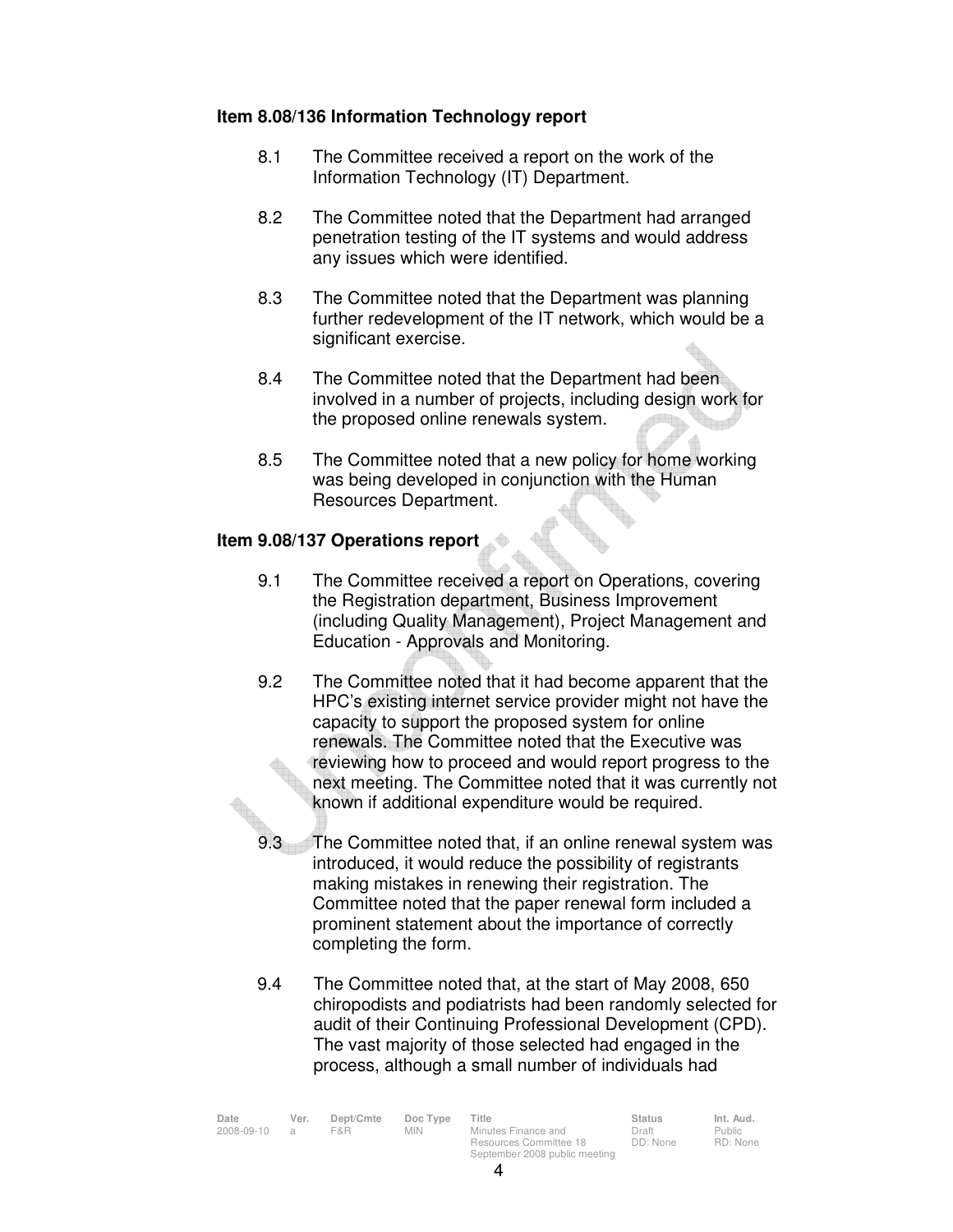decided to lapse from the Register. A paper reviewing progress with the CPD audit was due to be presented to the Education and Training Committee on 25 September 2008.

 9.5 The Committee noted that operating department practitioners would also be subject to CPD audit and, once the results were known, the HPC would review the planned sample sizes for audit of the other professions. The Committee noted that it was not possible to draw conclusions about the CPD process from the small amount of sampling to date. The Committee note that, if a significant number of registrants deregistered or lapsed as a result of failing to undertake CPD, this would have an impact on the HPC's income.

#### **Item 10.08/138 Fees consultation – Key decisions**

- 10.1 The Committee received a paper for discussion/approval from the Executive.
- 10.2 The Committee noted that the HPC had consulted on proposed fees between 14 April 2008 and 14 July 2008. The paper summarised the responses received, the HPC's comments on the responses and outlined the proposed decisions in relation to each question raised by the consultation.
- 10.3 The Committee noted that the consultation document had been sent to more than 300 organisations, including employers, trade unions and professional bodies. The document had also been made available to download from the HPC website and in hard copy on request. The consultation had been publicised in the 'HPC In Focus' newsletter. 49 responses had been received, 16 of which were from organisations and 33 from individuals.
- 10.4 In discussion, the Committee suggested that the Executive should consider the following amendments to the draft key decisions document:
	- softening the language used;
	- giving reasons to support the HPC's beliefs about fees (for example, in the HPC's responses to the question about discounted fees for new graduates);
	- including a table, setting out when the revised fees would take effect for each profession.

Public RD: None

 10.5 The Committee noted that the HPC did not have the power to recover costs from individual registrants whose fitness to

| Date       | Ver.           | Dept/Cmte | Doc Type   | Title                                         | <b>Status</b>     | Int. Aud.         |
|------------|----------------|-----------|------------|-----------------------------------------------|-------------------|-------------------|
| 2008-09-10 | $\overline{a}$ | F&R.      | <b>MIN</b> | Minutes Finance and<br>Resources Committee 18 | Draft<br>DD: None | Public<br>RD: Non |
|            |                |           |            | September 2008 public meeting                 |                   |                   |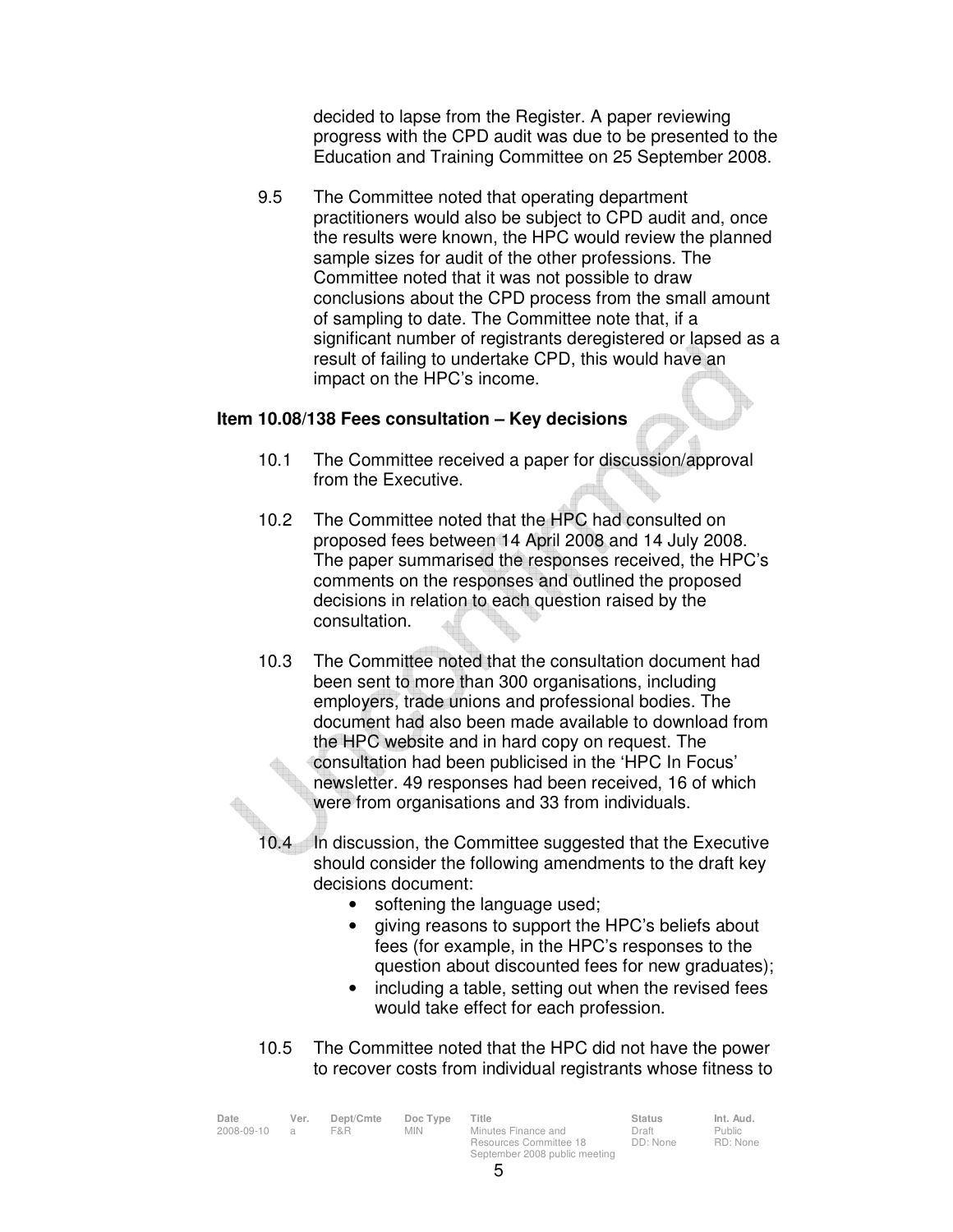practise was found to be impaired. The Committee noted that the HPC did seek costs in cases considered by the High Court. The Committee noted that the Executive was due to meet officials at the Department of Health in November 2008 and that the issue of recovering costs from individual registrants could be discussed at that meeting.

- 10.6 The Committee noted that the proposed increases were in line with the current rate of inflation.
- 10.7 The Committee:
	- (1) approved the decisions on fees set out in the paper;
	- (2) approved the text of the key decisions document, subject to the comments made at paragraph 10.4 above;
	- (3) recommended approval of the document to the Council.

# **Action: SM (ongoing to 1 October 2008)**

## **Item 11.08/139 Council for Healthcare Regulatory Excellence (CHRE) report on the Nursing and Midwifery Council: Actions for HPC**

- 11.1 The Committee received a paper for discussion/approval from the Executive.
- 11.2 The Committee noted that, at the Council meeting on 3 July 2008, it had been agreed that the CHRE report on the performance of the Nursing and Midwifery Council should be considered at the next meeting of all HPC's committees. The Council had agreed that each committee should consider what actions the Executive needed to take forward as a result of the report. The Council had also agreed that a list of the actions would be brought back to the Council to agree how they should be prioritised.
- 11.3 The Committee agreed that, in accordance with its terms of reference, its role should be to monitor the financial implications of any actions which were agreed by the Council.
	- 11.4 The Committee noted that, since the Council meeting on 3 July 2008, CHRE had produced its performance review of all the health professions regulators for 2007-8. The review had identified three priorities for the HPC:
		- systems for the assessment, appraisal and reappointment of fitness to practise panel members;

| Date         | Ver. | Dept/Cmte | Doc Type | Title               | <b>Status</b> | Int. Aud. |
|--------------|------|-----------|----------|---------------------|---------------|-----------|
| 2008-09-10 a |      | F&R       | MIN      | Minutes Finance and | Draft         | Public    |
|              |      |           |          |                     |               |           |

Minutes Finance and Resources Committee 18 September 2008 public meeting

Public RD: None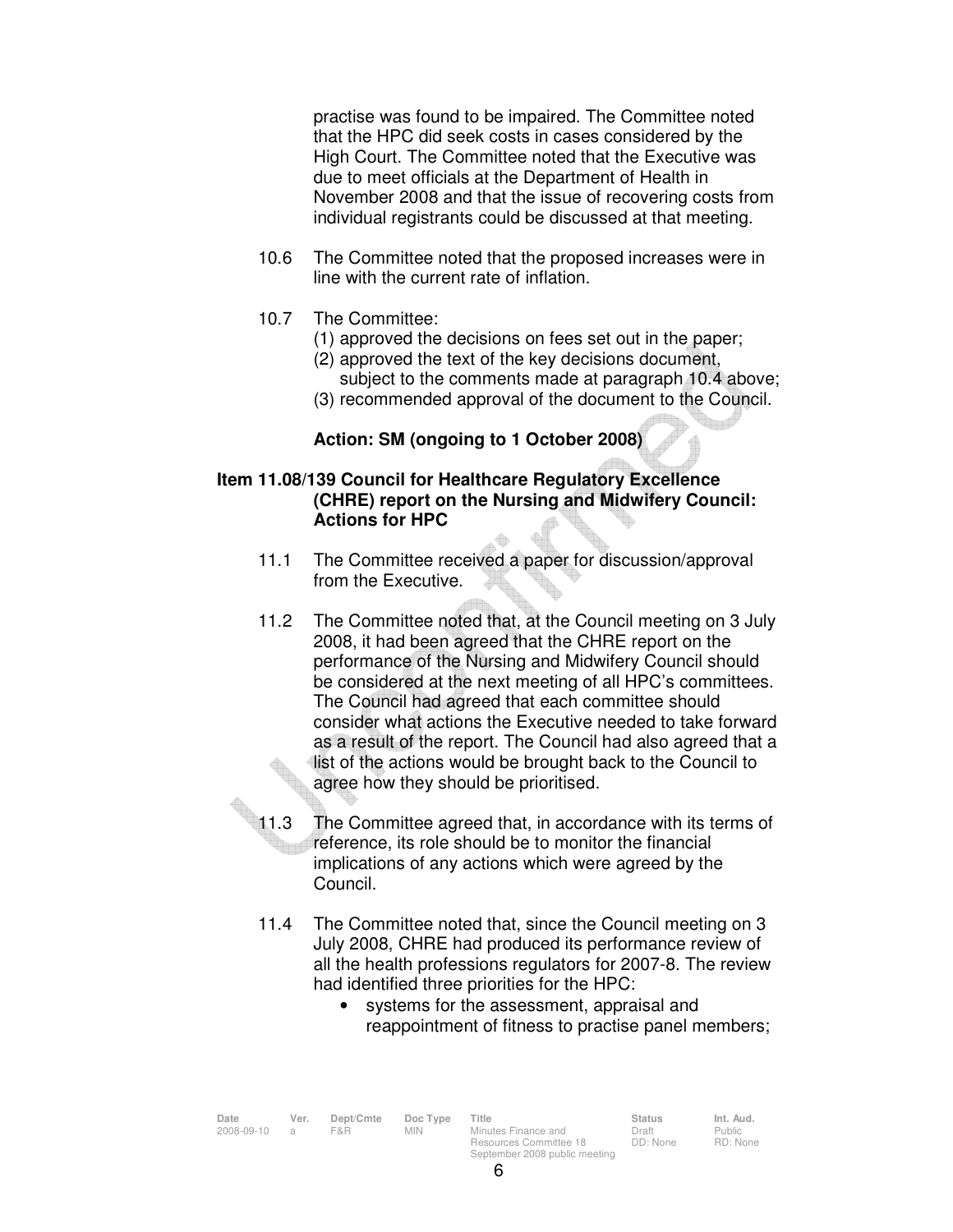- updating the Register so that conditions of practice were attached to individual registrants' entries on the Register; and
- processes for ensuring that patients' views were taken account of in assessments of education providers.
- 11.5 The Committee noted that the fitness to practise committees had met on 17 September 2008 and had identified the need for the committees to continue to monitor the time taken to deal with fitness to practise allegations. CHRE had identified this as an issue for three of the health professions regulators, although not for the HPC.

### **Item 12.08/140 Finance systems upgrade project**

- 12.1 The Committee received a paper to note from the Executive.
- 12.2 The Committee noted that, following approval of the 2007-8 annual budget, the Finance Systems Upgrade (FSU) project had begun in May 2007. The aims of the project were to upgrade or replace SAGE 100 (the core financial reporting system); to replace departmental spreadsheets in order to track actual spending by activity (e.g. communications events, fitness to practise cases, Council and committee meetings) and to replace manual purchase order books and signatory lists with online purchase ordering.
- 12.3 The Committee noted that Baker Tilly (UK) LLP (HPC's external auditor) had recommended the implementation of an online purchase order system as part of their management controls review in 2005. In February 2007, PKF (UK) LLP (HPC's internal auditor) had also recommended this as part of the follow-up of the management controls review.
- 12.4 The Committee noted that the SAGE 200 financial reporting system had successfully gone live on 1 April 2008, i.e. five years of transaction history had been transferred to the new system and financial transactions had been captured from the start of the new financial year.
- 12.5 The Committee noted that a decision had been taken to delay the live date for the online Purchase Requisition System (PRS) to 1 July 2008, so that realistic financial data could be tested. Departments had since raised a number of issues, including changes to authorisation approval routes,

Public RD: None

| Date       | Ver.           | Dept/Cmte | Doc Type | Title                         | <b>Status</b> | Int. Aud.     |
|------------|----------------|-----------|----------|-------------------------------|---------------|---------------|
| 2008-09-10 | $\overline{a}$ | F&R.      | MIN.     | Minutes Finance and           | Draft         | <b>Public</b> |
|            |                |           |          | Resources Committee 18        | DD: None      | RD: Non       |
|            |                |           |          | September 2008 public meeting |               |               |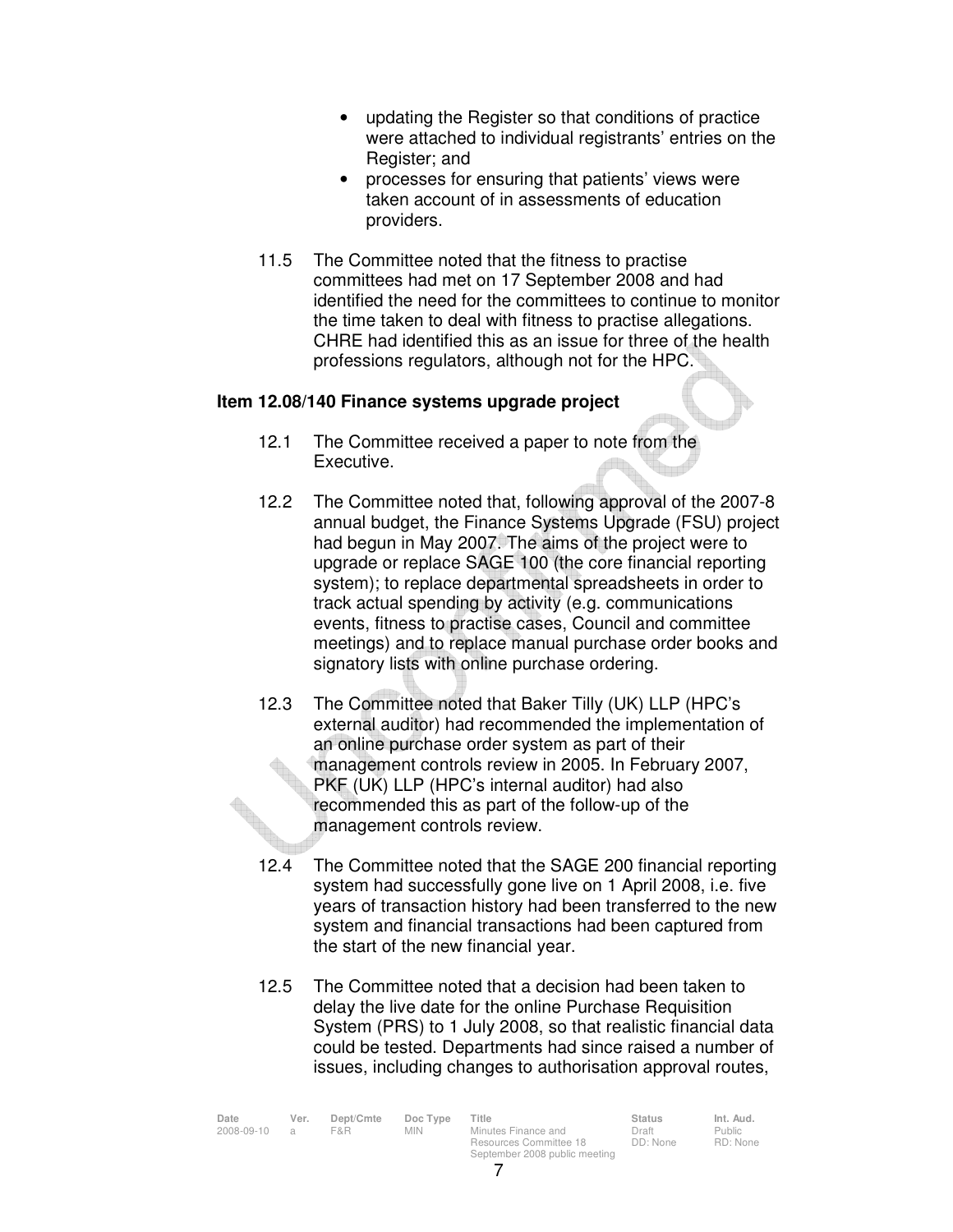the inclusion of Partners' costs in the system, the inability to get reports out of the system and processing time. As a result, the Executive Management Team (EMT) had decided to suspend the PRS system from 1 September 2008, pending a further proposal to be brought to the EMT.

 12.6 The Committee noted that the budget for the project had been spent and any more expenditure would cause an overspend. The Committee noted that progress would be reported to the next meeting.

## **Item 13.08/141 User acceptance testing project**

- 13.1 The Committee received a paper to note from the Executive.
- 13.2 The Committee noted that the approved annual budget for 2008-9 included a budget of £150,000 of operating expenditure for services relating to project support during user acceptance testing. To improve transparency of financial reporting against project expenditure, the Executive intended to manage the project support expenditure directly from the project budget.
- 13.3 The Committee noted that as testing was normally capitalised as a project cost, there would be an operational expenditure underspend against the IT Department budget of £150,000 and a corresponding overspend against project capital expenditure of up to £150,000. This was expected to be a one-off situation, which would not apply to future budget years.

# **Item 14.08/142 July 2008 management accounts**

- 14.1 The Committee received a paper to note from the Executive.
- 14.2 The Committee noted that, as of 31 July 2008, there had been an operating surplus instead of the budgeted deficit. HPC continued to be in a stable financial position.
- 14.3 The Committee noted that there had been a favourable variance in Council and committee expenses, rather than an unfavourable variance as stated in the paper.
- 14.4 The Committee noted that an invoice for market research in the previous financial year had not been received and had not been accrued in June 2008.

| Date       | Ver. | Dept/Cmte | Doc Type   | Title                         | <b>Status</b> | Int. Aud. |
|------------|------|-----------|------------|-------------------------------|---------------|-----------|
| 2008-09-10 |      | F&R       | <b>MIN</b> | Minutes Finance and           | Draft         | Public    |
|            |      |           |            | Resources Committee 18        | DD: None      | RD: None  |
|            |      |           |            | September 2008 public meeting |               |           |